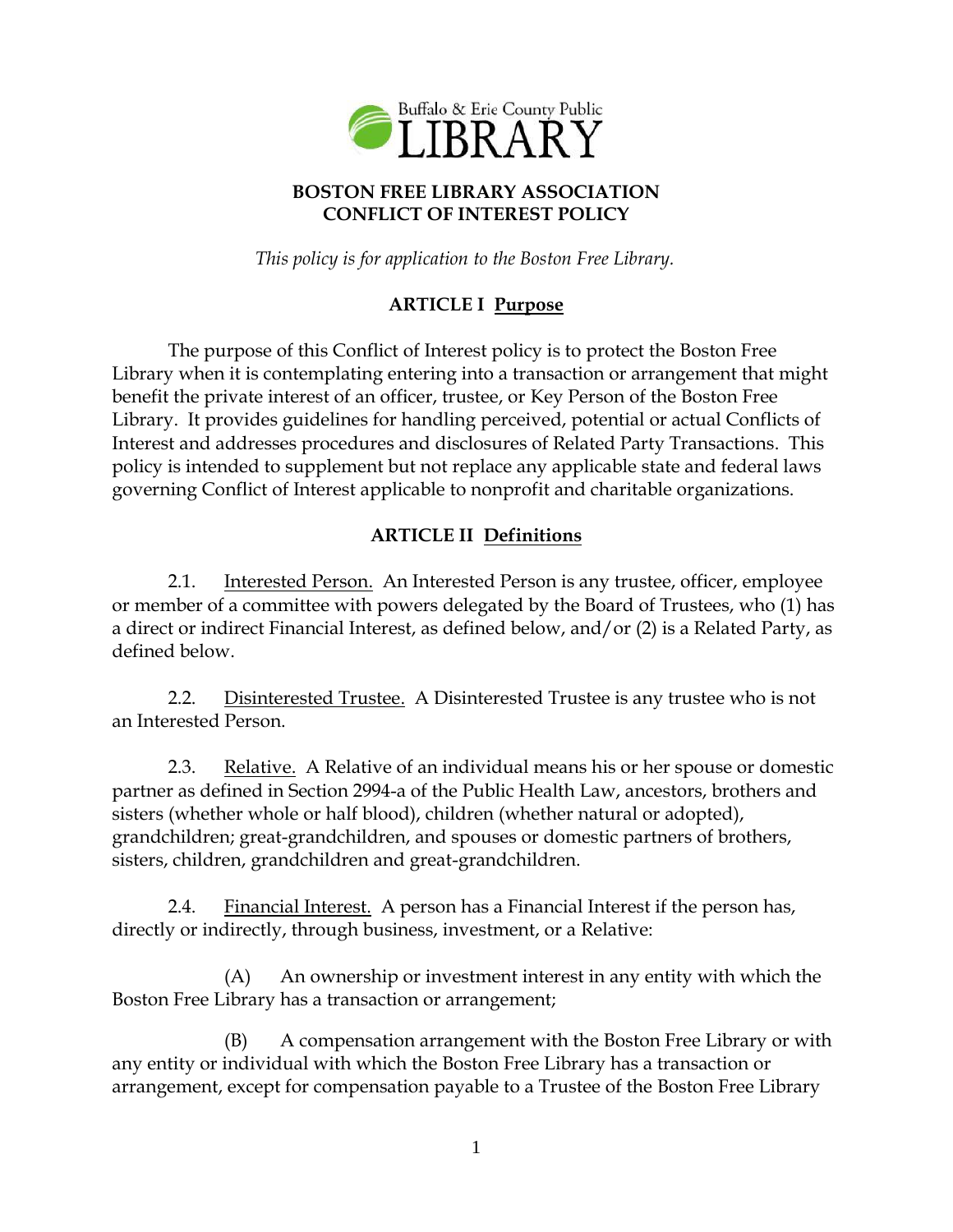for service on the Board that is to be made available or provided to all Trustees of the Boston Free Library on the same or substantially similar terms; or

(C) A potential ownership or investment interest in, or compensation arrangement with, any entity or individual with which the Boston Free Library is negotiating a transaction or arrangement.

Compensation includes direct and indirect remuneration as well as gifts or favors that are not insubstantial.

2.5. Substantial Financial Interest. A Financial Interest in a Related Party Transaction is a "Substantial Financial Interest" if, in the discretion of the Board after giving due consideration to the material facts and circumstances of the Financial Interest as presented, the Board determines that such Financial Interest is substantial.

2.6. Related Party. A Related Party includes:

(A) any trustee, officer or Key Person of the Boston Free Library or any Affiliate of the Boston Free Library or any other person who exercises the powers of trustees, officers or Key Persons over the affairs of the Boston Free Library or any Affiliate of the Boston Free Library;

- or
- (B) any Relative of an individual described in clause (A) of this section;

(C) any entity in which any individual described in clauses (A) and (B) of this section has a thirty-five percent or greater ownership or beneficial interest or, in the case of a partnership or professional corporation, a direct or indirect ownership interest in excess of five percent.

2.7. Key Person. A Key Person means any person, other than a director or officer, whether or not an employee of the Boston Free Library, who:

(A) has responsibilities, or exercises powers or influence over the Boston Free Library as a whole similar to the responsibilities, powers, or influence of directors and officers;

(B) manages the Boston Free Library, or a segment of the Library that represents a substantial portion of its activities, assets, income or expenses; or

(C) alone or with others controls or determines a substantial portion of the Boston Free Library's capital expenditures or operating budget.

2.8. Affiliate of the Boston Free Library. An Affiliate of the Boston Free Library means any entity controlled by or in control of the Boston Free Library.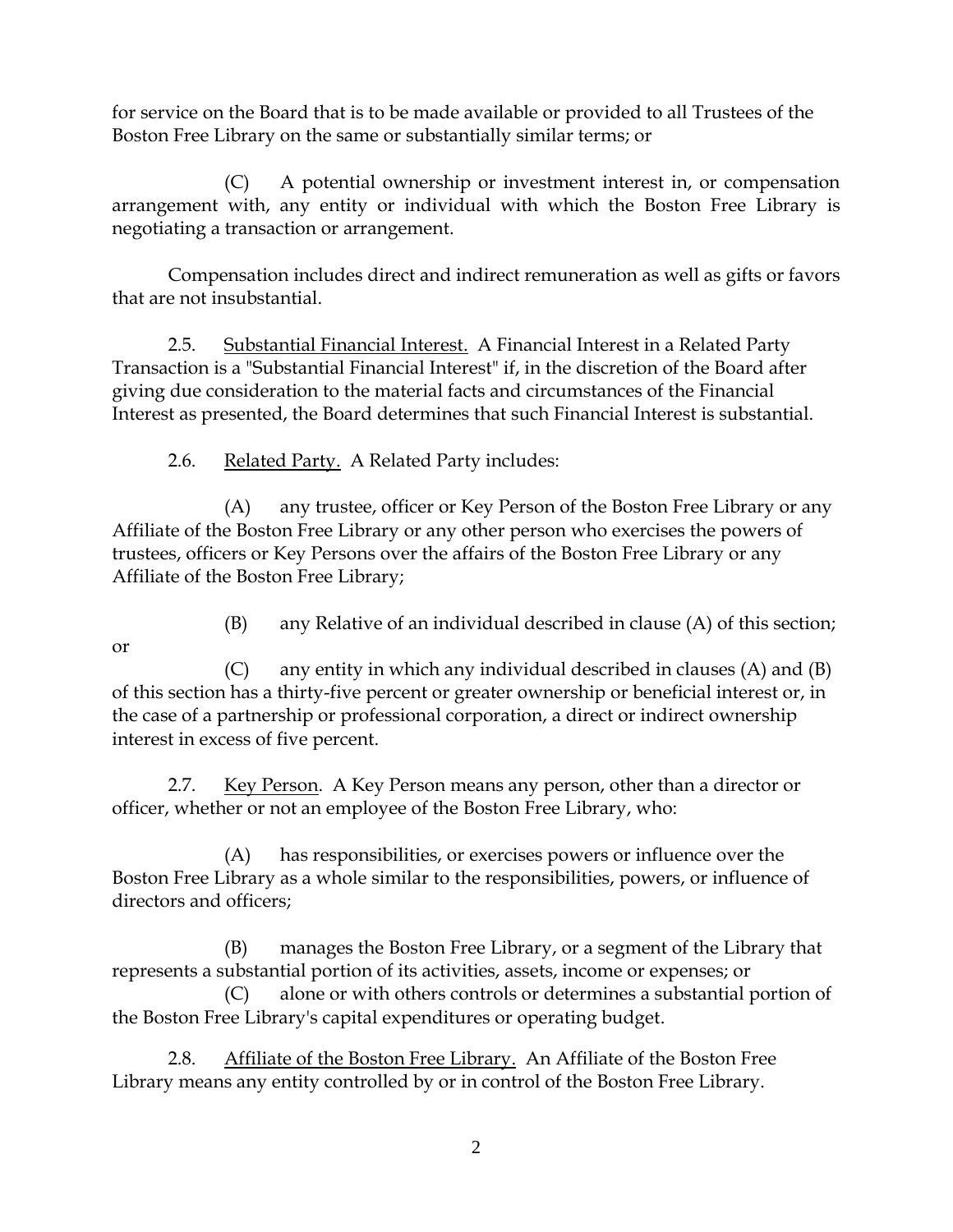2.9. Related Party Transaction. A Related Party Transaction means any transaction, agreement or any other arrangement in which a Related Party has a Financial Interest and in which the Boston Free Library or any Affiliate of the Boston Free Library is a participant, except that a transaction shall not be a Related Party Transaction if:

(A) the transaction or the Related Party's Financial Interest in the transaction is de minimis;

(B) the transaction would not customarily be reviewed by the board or boards of similar organizations in the ordinary course of business and is available to others on the same or similar terms; or

(C) the transaction constitutes a benefit provided to a Related Party solely as a member of a class of beneficiaries that the Boston Free Library intends to benefit as part of the accomplishment of its mission, which benefit is available to all similarly situated members of the same class on the same terms.

2.10. Conflict of Interest. A Conflict of Interest exists if an outside interest or activity influences or appears to influence the ability of an individual to exercise objectivity or impair the individual's ability to perform his or her responsibility in the best interests of the Boston Free Library.

# **ARTICLE III Disclosure**

3.1. Initial Disclosure. Prior to the initial election of any trustee, officer, or member of a committee with powers delegated by the Board or hiring of any Key Person, the prospective trustee, officer, committee member, or Key Person shall complete, sign and submit to the Chair of the Governance Committee a written Disclosure Statement, attached as Appendix A, identifying, to the best of his or her knowledge, the following information:

(A) any entity of which such prospective trustee, officer, committee member, or Key Person is an officer, trustee, member, owner (either as a sole proprietor or a partner), or employee and with which the Boston Free Library has a relationship; and

(B) any transaction in which the Boston Free Library is a participant and in which the prospective trustee, officer, committee member, or Key Person might have a Financial Interest that may give rise to a Conflict of Interest or Related Party Transaction.

3.2. Annual Disclosure. Each trustee officer, member of a committee with powers delegated by the Board of Trustees, and Key Person shall annually submit to the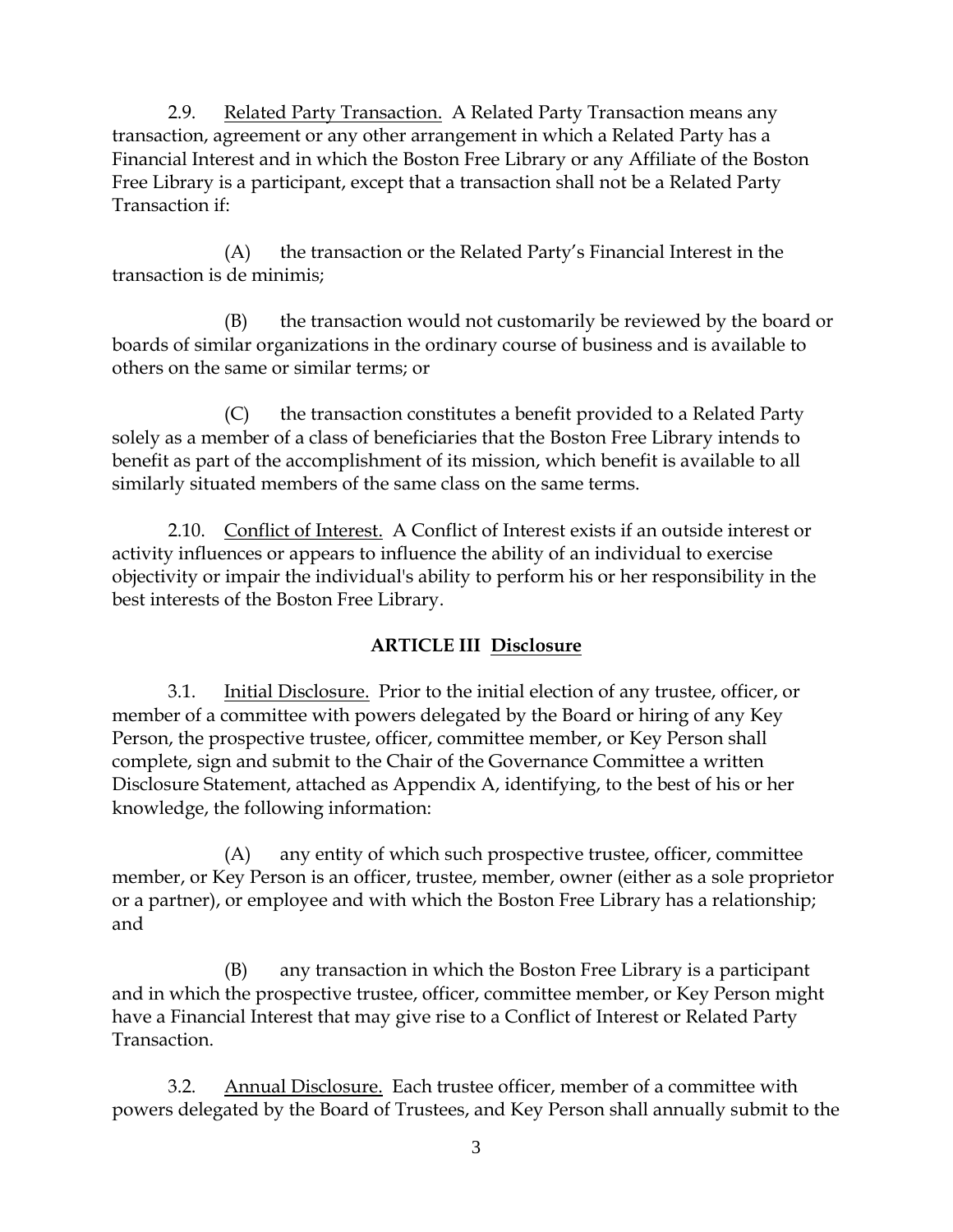Chair of the Governance Committee the written Disclosure Statement, attached as Appendix A, in which such person:

(A) identifies, to the best of his or her knowledge, the information specified in Paragraphs (A) and (B) of Section 3.1 of this Article;

(B) affirms that he or she has received a copy of the Conflict of Interest policy, read and understands the policy, agrees to comply with the policy, and understands the Boston Free Library is charitable and in order to maintain its federal tax exemption it must engage primarily in activities which accomplish one or more of its tax-exempt purposes.

3.3. Continuing Duty to Disclose. In connection with any actual or possible Conflict of Interest or Related Party Transaction which may arise in the ordinary course of the year and within Board or committee meetings, an Interested Person must disclose the existence of the Financial Interest and be given the opportunity to disclose all material facts to the Board of Trustees or the Governance Committee. Such disclosure may be made in a written statement or orally at a meeting of the Board, provided that such oral disclosure must be documented in the minutes of the meeting at which such disclosure is made and given to the Governance Committee for review in accordance with Article IV, Section 4.2.

# **ARTICLE IV General Procedures**

## 4.1. General Prohibitions.

(A) An Interested Person is precluded from being present at or participating in any Board or committee deliberation or vote related to the transaction or arrangement giving rise to a Conflict of Interest or Related Party Transaction. Notwithstanding the foregoing, the Board of Trustees or the Governance Committee, may request that an Interested Person present information to the Board or Governance Committee prior to the commencement of deliberations or voting relating thereto.

(B) An Interested Person shall not directly or indirectly attempt to influence improperly the deliberation or voting on the transaction or arrangement giving rise to the conflict.

## 4.2. Determining Whether a Conflict of Interest or Related Party Transaction Exists.

(A) After the Interested Person's disclosure of the existence of and all material facts relating to his or her Financial Interest as required under Article III, and after any discussion among the remaining members of the Board of Trustees or the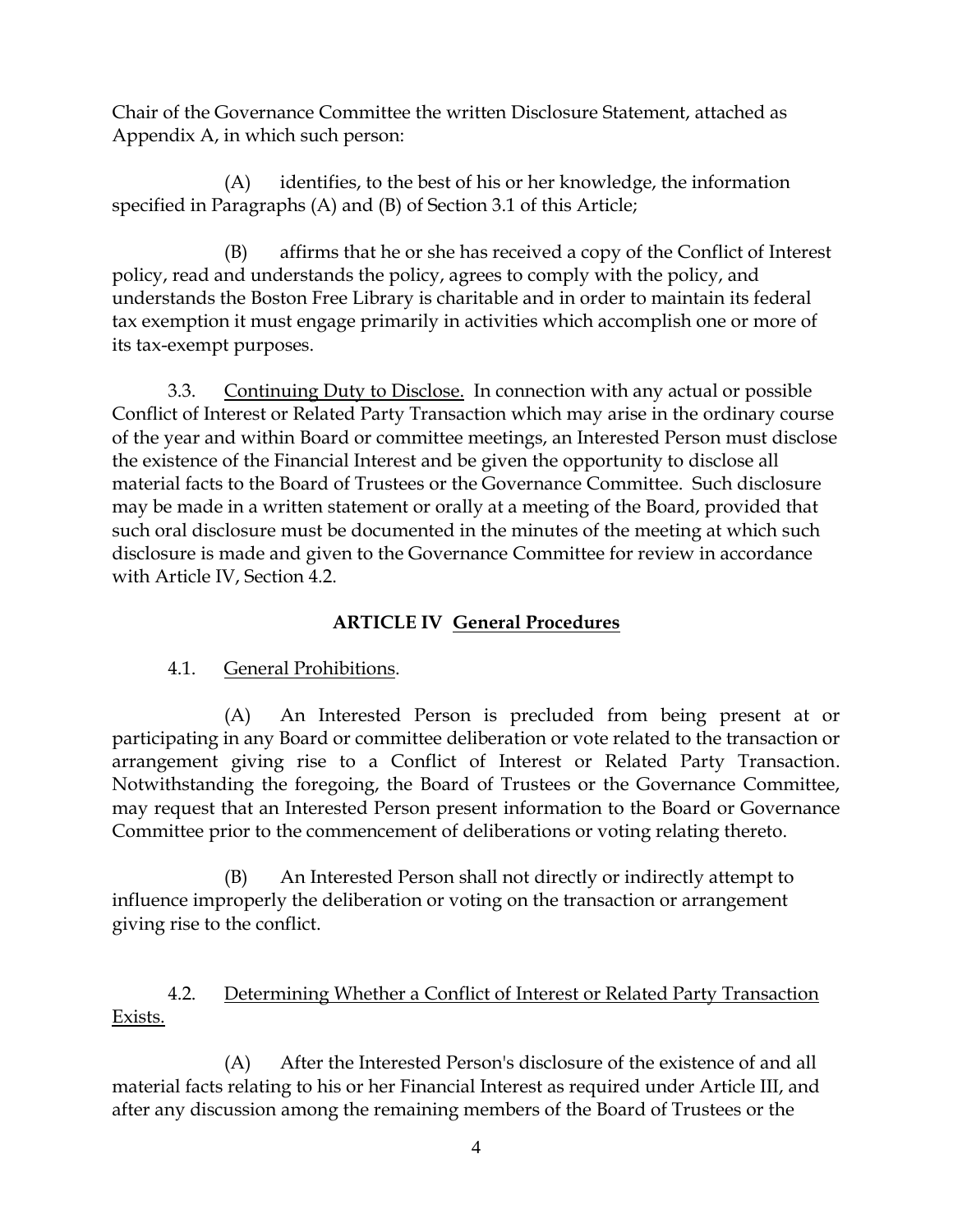Governance Committee and the Interested Person regarding the facts and circumstances of the Financial Interest, the Governance Committee shall discuss and make a recommendation to the Board as to each of the determinations required by Paragraphs (C) and (D) of this Section 4.2. Alternatively, if the existence of the Financial Interest initially arises at a meeting of the Board of Trustees, then the Board of Trustees can directly make the determinations required without seeking recommendations from the Governance Committee, provided the Interested Person leaves the meeting while the remaining members of the Board of Trustees discusses the information disclosed.

(B) Upon due discussion and consideration of the Governance Committee recommendations, the Board shall make each of the determinations required by Paragraphs (C) and (D) of this Section 4.2.

(C) Upon discussion, the remaining Board members shall decide and document in the meeting minutes if the transaction or arrangement constitutes a Related Party Transaction as defined in Article II, Section 2.9. If so, then the Board of Trustees must also determine and document in the meeting minutes whether the Related Party has a Substantial Financial Interest, as defined in Article II, Section 2.5, in the proposed Related Party Transaction. Regardless of whether or not the Financial Interest is a Substantial Financial Interest, a Related Party Transaction is subject to the procedures set forth in Article V.

(D) If the transaction or arrangement does not constitute a Related Party Transaction as defined in Article II, Section 2.9, then the remaining Board members in their discretion shall decide if a Conflict of Interest, as defined in Article II, Section 2.10, exists nonetheless, after giving due consideration to the material facts and circumstances presented. If the Board determines that the transaction or arrangement involves a Conflict of Interest, then such transaction or arrangement is subject to the procedures set forth in Article V.

### **ARTICLE V Procedures for Addressing Conflicts of Interest & Related Party Transactions.**

## 5.1. Consideration of Alternatives.

(A) If the transaction or arrangement is a Related Party Transaction in which the Related Party has a Substantial Financial Interest, then consideration of alternatives in accordance with this section is mandatory. For Conflicts of Interest, consideration of alternatives is within the discretion of the Board of Trustees. After disclosure and discussions with the Interested Person, the Board of Trustees may appoint a Disinterested Trustee or committee of Disinterested Trustees to investigate alternatives to the proposed transaction or arrangement. Alternatives must be presented to the Board of Trustees and must be documented in the minutes of the meeting at which the determination is made.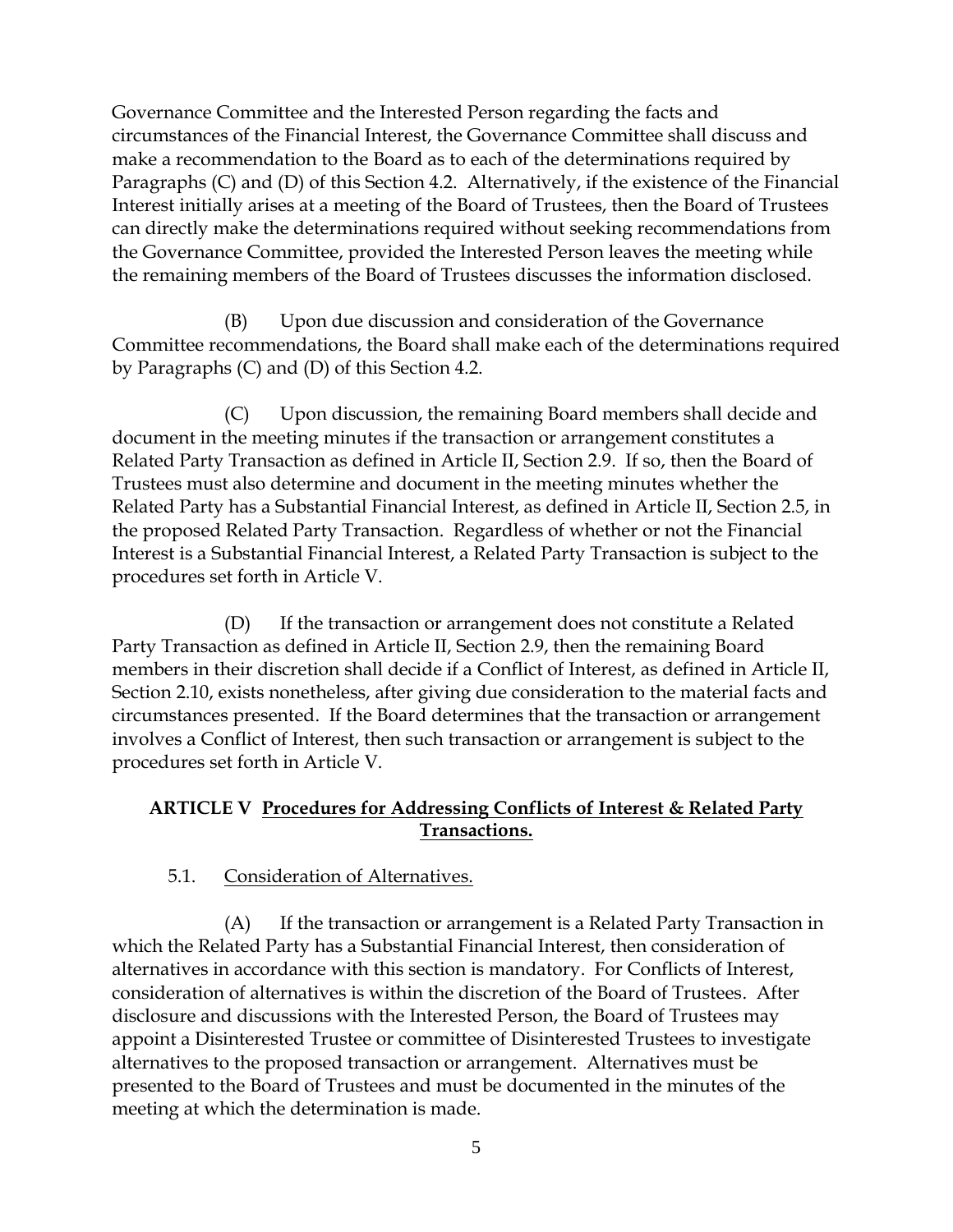(B) If alternatives are investigated and presented to the Board, then after exercising due diligence and giving due consideration for any such alternative transactions presented, the Board of Trustees shall determine whether the Boston Free Library can obtain with reasonable efforts a more advantageous transaction or arrangement from a person or entity that would not give rise to a Conflict of Interest or Related Party Transaction.

### 5.2. Board Decision.

(A) If alternatives are considered, whether mandatory or discretionary, and if the Board of Trustees determines that a more advantageous transaction or arrangement is not reasonably possible under circumstances not producing a Conflict of Interest or Related Party Transaction, the Board of Trustees shall determine by a majority vote of the Board whether the transaction or arrangement is in the Boston Free Library's best interest, for the Boston Free Library's own benefit, and whether it is fair and reasonable.

(B) In conformity with the above determination, in accordance with the Boston Free Library's bylaws, the Board of Trustees shall make its decision as to whether to enter into the transaction or arrangement.

(C) If the transaction or arrangement involves a Related Party Transaction in which the Related Party has a Substantial Financial Interest, then a majority of the Board members present at the meeting is required to approve such transaction.

5.3. Documentation Required. In connection with all actual or possible Conflicts of Interest and Related Party Transactions, the Board of Trustees shall document in the minutes of the meeting at which such determinations are made the following:

(A) The names of the persons who disclosed or otherwise were found to have a Financial Interest in connection with an actual or possible Conflict of Interest or Related Party Transaction, the nature of the Financial Interest, any action taken to determine whether a Conflict of Interest or Related Party Transaction was present, and the Board's decision as to whether a Conflict of Interest, Related Party Transaction or Substantial Financial Interest in a Related Party Transaction in fact existed.

(B) The names of the persons who were present for discussions and votes relating to the transaction or arrangement, the content of the discussions at the meeting regarding the proposed transaction or arrangement, including the alternatives to the proposed transaction or arrangement considered, if any.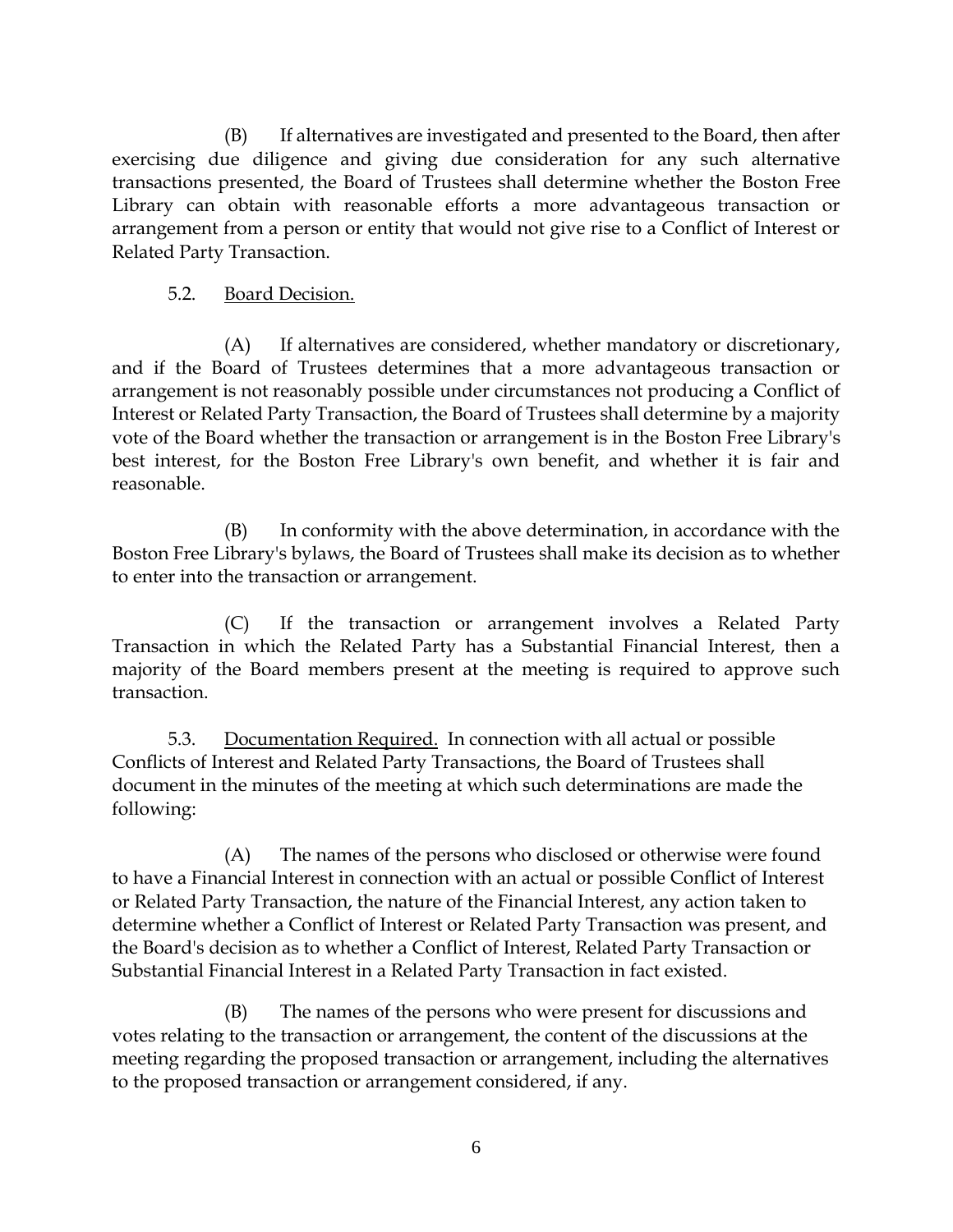(C) The determination as to whether the transaction or arrangement is fair, reasonable and in the Boston Free Library's best interest.

(D) The determination as to whether to enter into the transaction or arrangement which gives rise to the Conflict of Interest or Related Party Transaction. If the Board of Trustees approves a Related Party Transaction in which the Related Party has a Substantial Financial Interest, then the minutes must also including the basis for such approval.

(E) A record of any votes taken in connection with the proceedings.

## **ARTICLE VI Oversight & Reviews**

6.1. Oversight Responsibility. The designated Governance Committee of the Board, as defined in the Boston Free Library's bylaws, shall oversee the adoption of, implementation of, and compliance with this Conflict of Interest policy in accordance with the procedures contained herein and within the process and authority granted under the Bylaws.

## 6.2. Violation of the Conflict of Interest Policy.

(A) If the Governance Committee has reasonable cause to believe a trustee, officer or Key Person has failed to disclose an actual or possible Conflict of Interest or Related Party Transaction, it shall inform such person of the basis for such belief and afford such person an opportunity to explain the alleged failure to disclose.

(B) If, after hearing the response of the trustee, officer or Key Person and after making further investigation as warranted by the circumstances, the Governance Committee determines that the trustee, officer or Key Person has failed to disclose an actual or possible Conflict of Interest or Related Party Transaction, it shall recommend to the Board appropriate disciplinary and corrective action, up to and including dismissal or termination, and referral to the New York State Board of Regents for possible removal of a trustee, pursuant to New York State Education Law Section 226.

6.3. Periodic Reviews. To ensure the Boston Free Library operates in a manner consistent with its charitable purposes and does not engage in activities that could jeopardize its tax-exempt status, the Board shall conduct periodic reviews. The periodic reviews shall, at a minimum, include the following subjects:

(A) Whether compensation arrangements and benefits are reasonable, based on competent survey information, and the result of arm's length bargaining.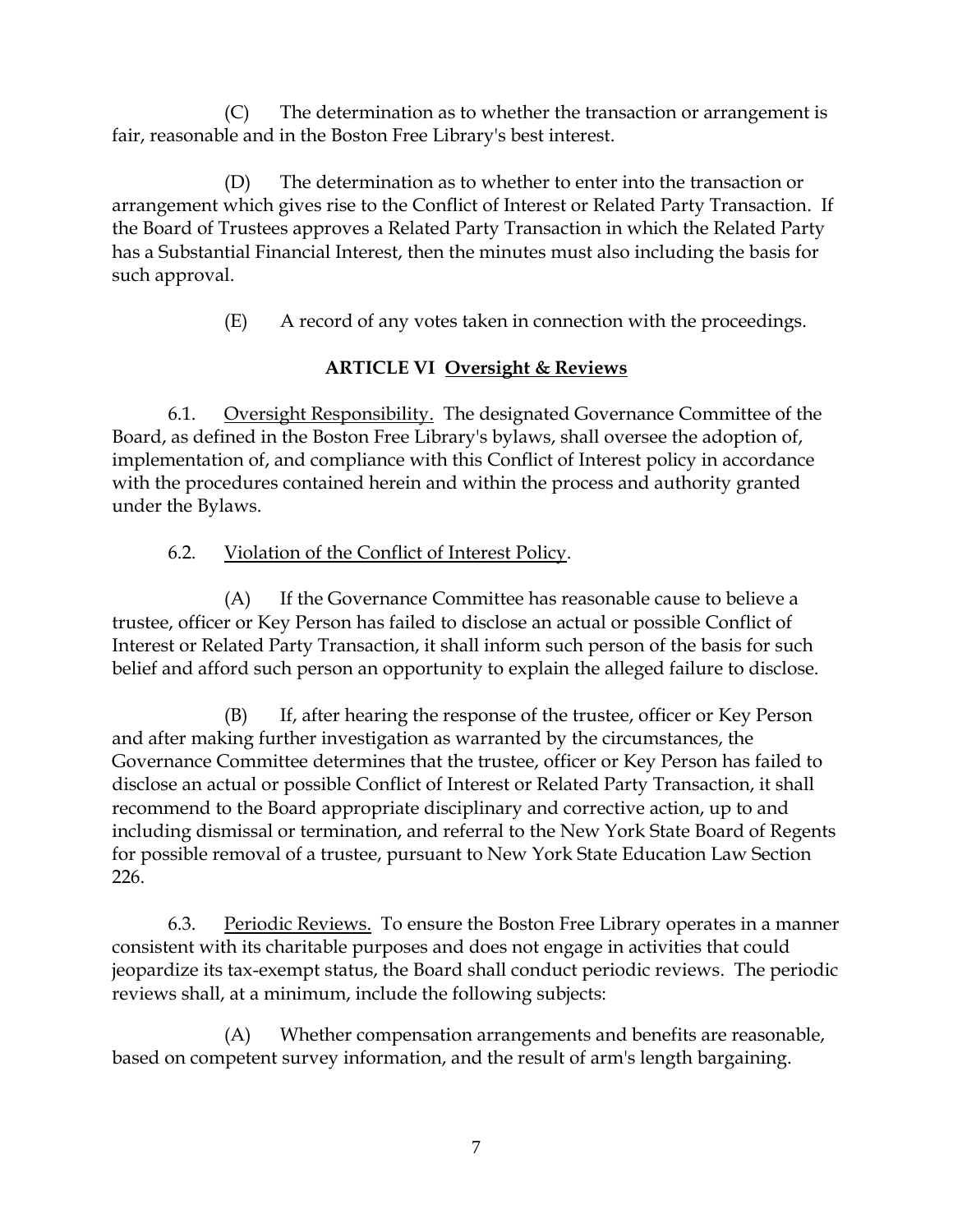(B) Whether partnerships, joint ventures, and arrangements with management organizations conform to the Boston Free Library's written policies, are properly recorded, reflect reasonable investment or payments for goods and services, further charitable purposes and do not result in impermissible or excessive benefit.

6.4. Use of Outside Experts. When conducting the periodic reviews as provided for in Article VI, Section 6.3, the Boston Free Library may, but need not, use outside advisors. If outside experts are used, their use shall not relieve the Board of Trustees of its responsibility for ensuring periodic reviews are conducted.

Adopted by Boston Free Library Board of Trustees at a public meeting September 2014 Reviewed Annually. Amended June 2019 Amended February 9, 2021 Amended February 8, 2022.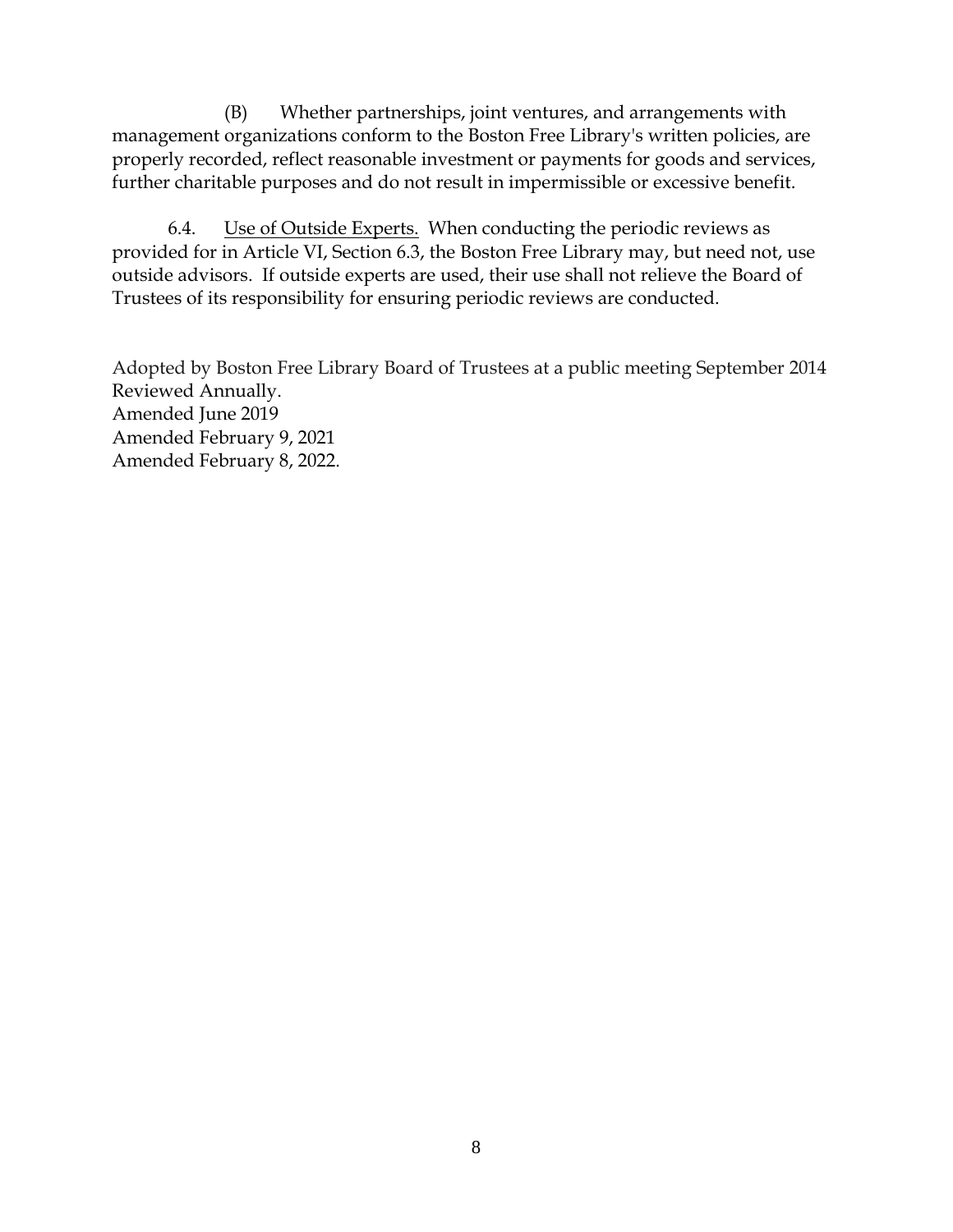#### Appendix A

### **DISCLOSURE STATEMENT**

#### **OF**

### **THE BOSTON FREE LIBRARY**

The undersigned, being a trustee, officer, or Key Person of the Boston Free Library, hereby acknowledges and confirms the following:

(1) I have received, read and understand the Boston Free Library's Conflict of Interest Policy in effect as of the date written below, and I agree to comply with the Conflict of Interest Policy.

(2) I understand that the Boston Free Library is charitable and in order to maintain its federal tax exemption it must engage primarily in activities which accomplish one or more of its tax-exempt purposes.

*(3)* **Personal Interests & Relationships.** I am an officer, director, trustee, member, owner (either as a sole proprietor or a partner), or an employee of the following entities with which the Boston Free Library has a relationship: *[If none, please write "None." If such interests exist, please specify the capacity in which you hold such an interest (for example, employee, director, or owner). If an owner, please specify your percentage ownership).]*

\_\_\_\_\_\_\_\_\_\_\_\_\_\_\_\_\_\_\_\_\_\_\_\_\_\_\_\_\_\_\_\_\_\_\_\_\_\_\_\_\_\_\_\_\_\_\_\_\_\_\_\_\_\_\_\_\_\_\_\_\_\_\_\_\_\_\_\_\_\_\_\_\_\_\_\_\_ \_\_\_\_\_\_\_\_\_\_\_\_\_\_\_\_\_\_\_\_\_\_\_\_\_\_\_\_\_\_\_\_\_\_\_\_\_\_\_\_\_\_\_\_\_\_\_\_\_\_\_\_\_\_\_\_\_\_\_\_\_\_\_\_\_\_\_\_\_\_\_\_\_\_\_\_\_ \_\_\_\_\_\_\_\_\_\_\_\_\_\_\_\_\_\_\_\_\_\_\_\_\_\_\_\_\_\_\_\_\_\_\_\_\_\_\_\_\_\_\_\_\_\_\_\_\_\_\_\_\_\_\_\_\_\_\_\_\_\_\_\_\_\_\_\_\_\_\_\_\_\_\_\_\_ \_\_\_\_\_\_\_\_\_\_\_\_\_\_\_\_\_\_\_\_\_\_\_\_\_\_\_\_\_\_\_\_\_\_\_\_\_\_\_\_\_\_\_\_\_\_\_\_\_\_\_\_\_\_\_\_\_\_\_\_\_\_\_\_\_\_\_\_\_\_\_\_\_\_\_\_\_

*(4)* **Interests & Relationships of Relatives**. A Relative (spouse or domestic partner, ancestors, brothers and sisters (whether whole or half blood), children (whether natural or adopted), grandchildren; great-grandchildren, and spouses or domestic partners of brothers, sisters, children, grandchildren and great-grandchildren) of mine is an officer, director, trustee, member, owner (either as a sole proprietor or a partner), or an employee of the following entities with which the Boston Free Library has a relationship: *[If none, please write "None." If such interests exist, please specify the Relative (for example, sibling or spouse) and the Relative's position(for example, employee, director, or owner). If an owner, please specify the percentage ownership).]*

\_\_\_\_\_\_\_\_\_\_\_\_\_\_\_\_\_\_\_\_\_\_\_\_\_\_\_\_\_\_\_\_\_\_\_\_\_\_\_\_\_\_\_\_\_\_\_\_\_\_\_\_\_\_\_\_\_\_\_\_\_\_\_\_\_\_\_\_\_\_\_\_\_\_\_\_\_ \_\_\_\_\_\_\_\_\_\_\_\_\_\_\_\_\_\_\_\_\_\_\_\_\_\_\_\_\_\_\_\_\_\_\_\_\_\_\_\_\_\_\_\_\_\_\_\_\_\_\_\_\_\_\_\_\_\_\_\_\_\_\_\_\_\_\_\_\_\_\_\_\_\_\_\_\_ \_\_\_\_\_\_\_\_\_\_\_\_\_\_\_\_\_\_\_\_\_\_\_\_\_\_\_\_\_\_\_\_\_\_\_\_\_\_\_\_\_\_\_\_\_\_\_\_\_\_\_\_\_\_\_\_\_\_\_\_\_\_\_\_\_\_\_\_\_\_\_\_\_\_\_\_\_ \_\_\_\_\_\_\_\_\_\_\_\_\_\_\_\_\_\_\_\_\_\_\_\_\_\_\_\_\_\_\_\_\_\_\_\_\_\_\_\_\_\_\_\_\_\_\_\_\_\_\_\_\_\_\_\_\_\_\_\_\_\_\_\_\_\_\_\_\_\_\_\_\_\_\_\_\_